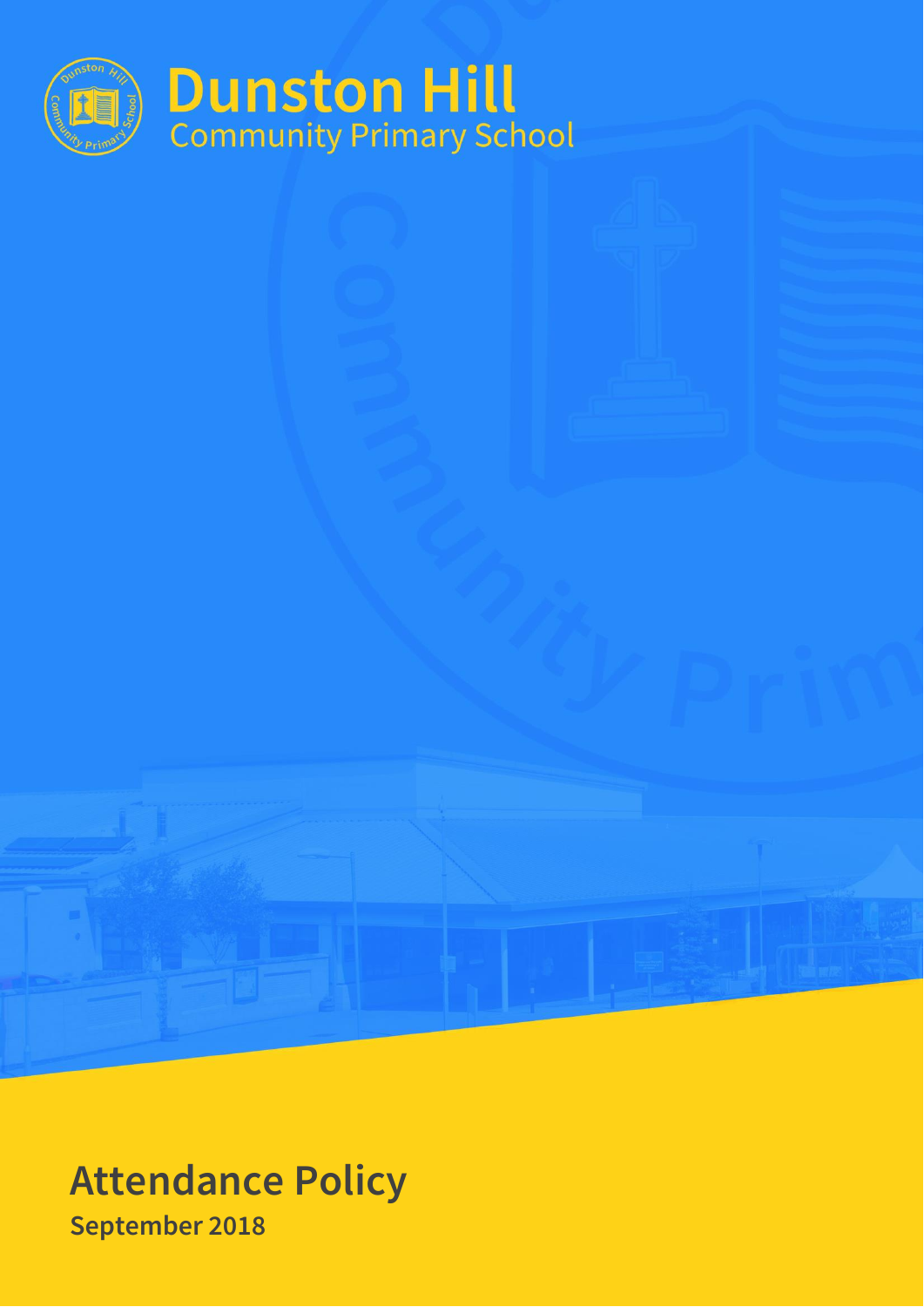# **DUNSTON HILL COMMUNITY PRIMARY SCHOOL**

# **ATTENDANCE POLICY**

## **Our School Target is 97%**

# **Introduction**

Regular and punctual school attendance is important. Pupils need to attend school regularly if they are to take full advantage of the educational opportunities available to them by law. Dunston Hill Community Primary School fully recognises its responsibilities to ensure pupils are in school and on time, therefore having access to learning for the maximum number of days and hours.

Our policy applies to all children registered at this school and this policy is made available to all parents/carers of pupils who are registered at our school on our school website or available from reception for those without access to the internet.

This policy has been written to adhere to the relevant Children Acts, Education Acts, Regulations and Guidance from the Department for Education in addition to guidance from the Local Authority.

Although parents/carers have the legal responsibility for ensuring their child's good attendance, the Head teacher and Governors at our school work together with other professionals and agencies to ensure that all pupils are encouraged and supported to develop good attendance habits. Procedures in this policy are followed to ensure this happens.

Children who are persistently late or absent soon fall behind with their learning. Children who are absent from school frequently develop large gaps in their learning which will impact on their progress and their ability to meet age related learning expectations. A child whose attendance drops to 90% each year will, over their time at primary school, have missed two whole terms of learning.

# **Aims and Objectives**

This attendance policy ensures that all staff and governors in our school are fully aware of and clear about the actions necessary to promote good attendance.

## **Through this Policy we aim to:**

- Improve pupils' achievement by ensuring high levels of attendance and punctuality.
- Achieve a minimum of 97% attendance for all children, apart from those with chronic health issues.
- Create an ethos in which good attendance and punctuality are recognised as the norm and seen to be valued by the school.
- Raise awareness of parents, carers and pupils of the importance of uninterrupted attendance and punctuality at every stage of a child's education.
- Ensure that our policy applies to Nursery and Reception aged children in order to promote good habits at an early age.
- Work in partnership with pupils, parents, staff and the Attendance Service so that all pupils realise their potential, unhindered by unnecessary absence.
- Promote a positive and welcoming atmosphere in which pupils feel safe, secure, and valued, and encourage in pupils a sense of their own responsibility.
- Establish a pattern of monitoring attendance and ensure consistency in recognising achievement and dealing with difficulties.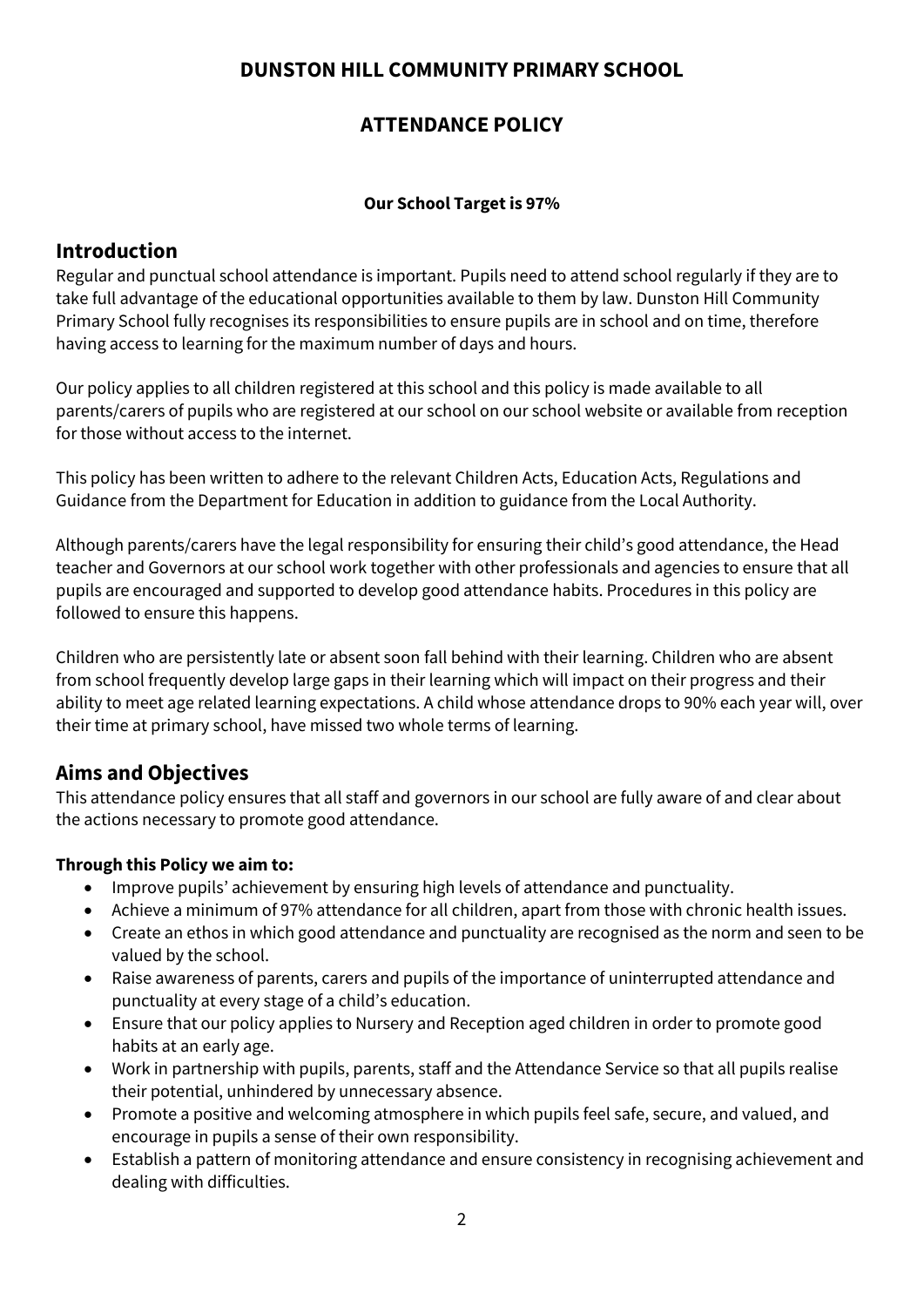- Recognise the key role of all staff in promoting good attendance.
- Recognise the role of class teachers as they will be able to identify where attendance is having an impact on attainment.

## **We maintain and promote good attendance and punctuality through:**

- Raising awareness of attendance and punctuality issues among all staff, parents and pupils.
- Ensuring that parents have an understanding of the responsibility placed on them for making sure their child attends regularly and punctually.
- Equipping children with the life skills needed to take responsibility for good school attendance and punctuality appropriate to the child's age and development.
- Maintaining effective means of communication with parents, pupils, staff and governors on school attendance matters.
- Developing and implementing procedures for identifying, reporting and reviewing cases of poor attendance and persistent lateness.
- Supporting pupils who have been experiencing any difficulties at home or at school which are preventing good attendance.
- Developing and implementing procedures to follow up non-attendance at school.

# **Procedures**

## **Our school will undertake to follow the following procedures to support good attendance:**

- To maintain appropriate registration processes.
- To maintain appropriate attendance data.
- To communicate clearly the attendance procedures and expectations to all staff, governors, parents and pupils.
- To have consistent and systematic daily records which give detail of any absence and lateness.
- To follow up absences and persistent lateness if parents/carers have not communicated with the school – on the first day of absence.
- To inform parents/carers what constitutes authorised and unauthorised absence.
- To strongly discourage unnecessary absence through holidays taken during term time.
- To work with parents to improve individual pupils attendance and punctuality
- To refer to the Attendance Service or appropriate agencies of any child whose attendance causes concern and where parents/carers have not responded to school initiatives to improve.
- To report attendance statistics to the Local Authority and the DfE where requested.
- All staff should be aware that they must raise any attendance or punctuality concerns to the DHT or HT with responsibility for monitoring attendance.

## **Responsibilities**

All members of school staff have a responsibility for identifying trends in attendance and punctuality. The following includes a more specific list of the kinds of responsibilities which individuals might have.

- Class teachers are responsible for:
- Maintaining class registers and completing them accurately in accordance with school policy, and forwarding completed registers to school office staff after registration closes.
- Informing the nominated person where there are concerns and acting upon them
- Where poor attendance re occurs ensuring appropriate school staff are informed.
- Emphasising with their class the importance of good attendance and promptness.
- Ensuring appropriate school staff are informed of additional information provided by the child so it can be recorded in line with school policy
- Discussing attendance issues at consultation evenings where necessary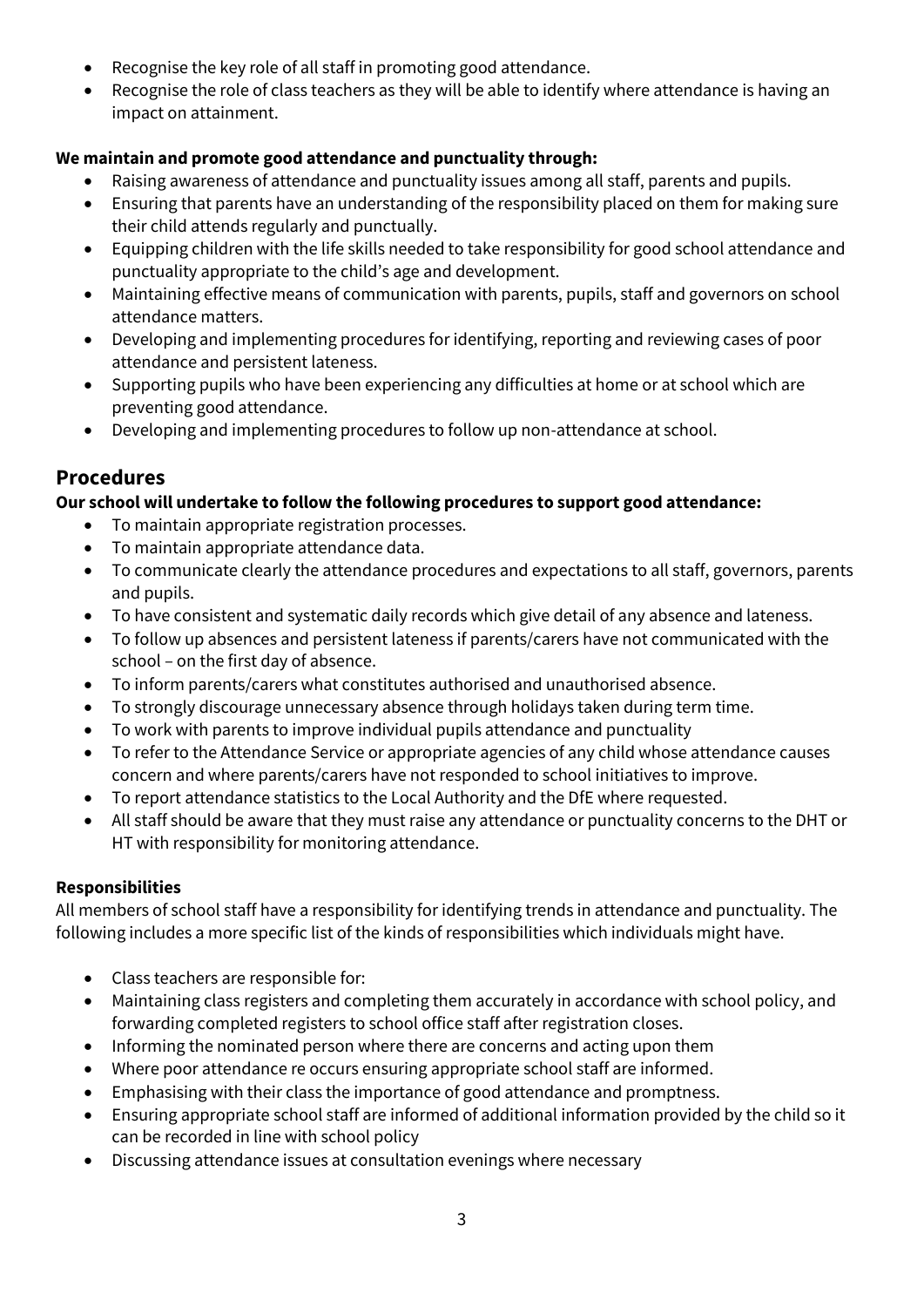## **The Head teacher is responsible for:**

- Overall monitoring of school attendance
- Trends in authorised and unauthorised absence
- Contacting families where concerns are raised about absence including arranging meetings to discuss attendance issues
- Monitoring individual attendance where concerns have been raised
- Making referrals to the Attendance Service
- Providing reports and background information to inform discussion with the school's LA Attendance **Officer**
- Liaising with other professionals to determine potential sources of difficulties and reasons for absence.

## **Staff in the School Office are responsible for:**

- Collating and recording registration and attendance information.
- Taking and recording messages from parents regarding absence
- Ensuring the Absence/is recorded on pupil database.
- Contacting parents of absent children where no contact has been made.
- Recording details of children who arrive late or go home early
- Keeping an overview of class and individual attendance looking particularly for either poor overall attendance, anomalies in patterns of attendance and/ or unusual explanations for attendance offered by children and their parents/ carers and reporting concerns to the Head teacher
- Sending out standard letters regarding attendance
- First Day Response: Contacting home if no reason for absence is received (phone call or text message)

## **Parents/Carers are responsible for:**

- Ensuring that their child attends school regularly and punctually unless prevented from doing so by illness or attendance at a medical appointment.
- Contacting the school office on the first morning of absence.
- Informing the school in advance of any medical appointments in school time. For the absence to be recorded as a medical absence we do require evidence from the doctor or dentist. (Appointment card/letter)
- Making requests for authorised absence in term time, only if absolutely necessary as these are not automatically authorised.
- Talking to the school as soon as possible about any child's reluctance to come to school so that problems can be quickly identified and dealt with.

## **Dropping Off & Collecting Children:**

It is the parent/carer's responsibility to ensure that your child is dropped off and collected by a responsible person. That person should be the person who normally collects the child and who is recognised by the class teacher. If another person is required to collect your child, it is important to let the child's teacher know, at the start of the day perhaps, or the School Office. Whilst there is no clear minimum age set in law when a young person is allowed to collect or drop off a child at school, Dunston Hill Community Primary School is following the guidance given by The Royal Society for the Prevention of Accidents and the NSPCC who recommend that no one under 16 should be left to care for a younger child. If you wish for a person of 16 years old or above to collect or drop off your child on your behalf on a particular day, you would need to inform the class teacher or the School Office, as detailed above.

Please note that staff have been instructed not to release a child to an individual that they do not recognise or that we have not been informed will be picking up the child in the absence of the usual parent or carer. This is to ensure the safeguarding of all the children in our school.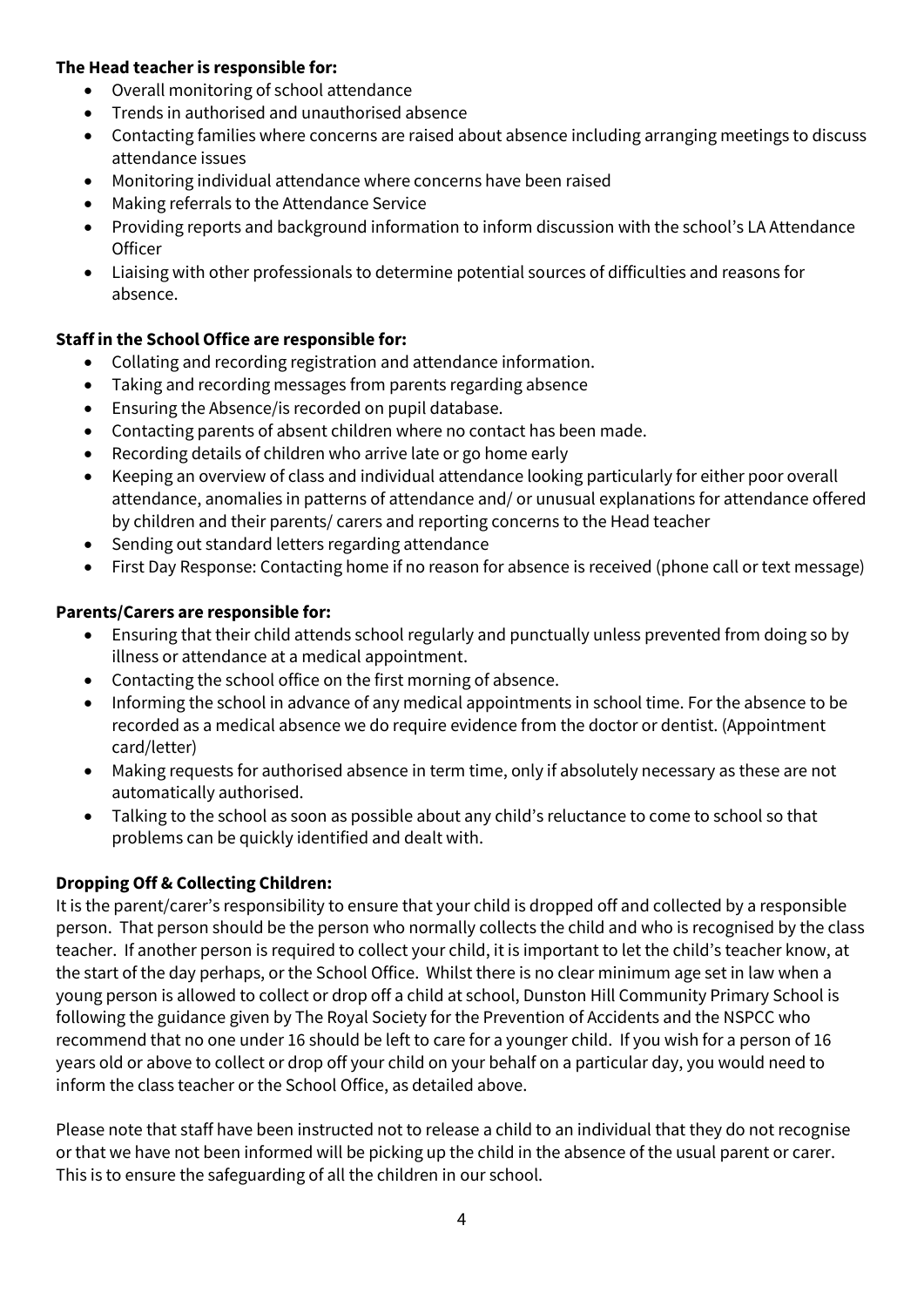## **Registration**

All the school doors open at 8.50am until 9.00 am. This time is sufficient for all pupils to come calmly into their classroom.

Each class teacher has the responsibility for keeping an accurate record of attendance. Any pupil who is absent must be recorded at the beginning of the morning and afternoon session. The attendance register must be completed by the class teacher by 9.10am and by 12.55pm (KS1) and 1.25pm (KS2). All attendance records are documented using SIMs software, which is supported by the Local Authority. Attendance registers are legal documents and these must be kept secure and preserved for a period of three years after the date they were last used.

## **Lateness**

Repeated absence at the beginning of a school session can amount to failure to attend regularly for the purpose of 1996 Education Act. The school seeks to improve general punctuality and to improve attitude of persistent offenders by:-

- 1. Informing parents of our expectations and offer ways of helping combat lateness.
- 2. Parents of persistent offenders must be contacted, and reported to the Attendance Officer if no improvement.
- 3. Praise and acknowledge latecomers who improve.
- 4. Ensure that staff set a good example by arriving punctually for lessons.
- 5. All children and parents must understand that lateness is actively discouraged, although sensitivity may be appropriate in some cases.
- 6. Schools may use other incentives to improve levels of punctuality.

Once the doors are closed at 9.00am the only way to get into school is via the school office. Any pupil who comes into school this way from 9.00am will be marked as late in the attendance record. Records are kept of those pupils who are late, this is documented on the electronic register for each pupil (Attendance code L). Any child who arrives for school later than 9.30am will be marked as having an unauthorised absence for the morning. (Attendance code U).

Children who have attended a dentist or doctor's appointment and subsequently come to school later than 9.05am will have the absence recorded as a medical absence (Attendance code M).

Children who are persistently late miss a significant amount of learning, often the most important aspect, as the beginning of the day is where the teacher explains the learning and what each child is expected to achieve.

Where there have been persistent incidents of lateness parents/carers will receive a letter advising them of the concerns and the school will provide opportunities for parents/carers to seek support and advice to address these issues.

# **Absences**

Parents/carers should contact the school on the first day of their child's absence. When parents/carers notify us of their child's absence it is important that they provide us with full and accurate details of the reason for their absence and expected date of return. This information is used to determine whether the absence is authorised or unauthorised. The Head teacher has the responsibility to determine whether absences are authorised or unauthorised

Where we have not received reasons for a child's absence then we send a letter requesting these details to parents/carers to complete. If this letter is not completed and returned by the specified date then the absence will be recorded as an unauthorised absence (Attendance Code O)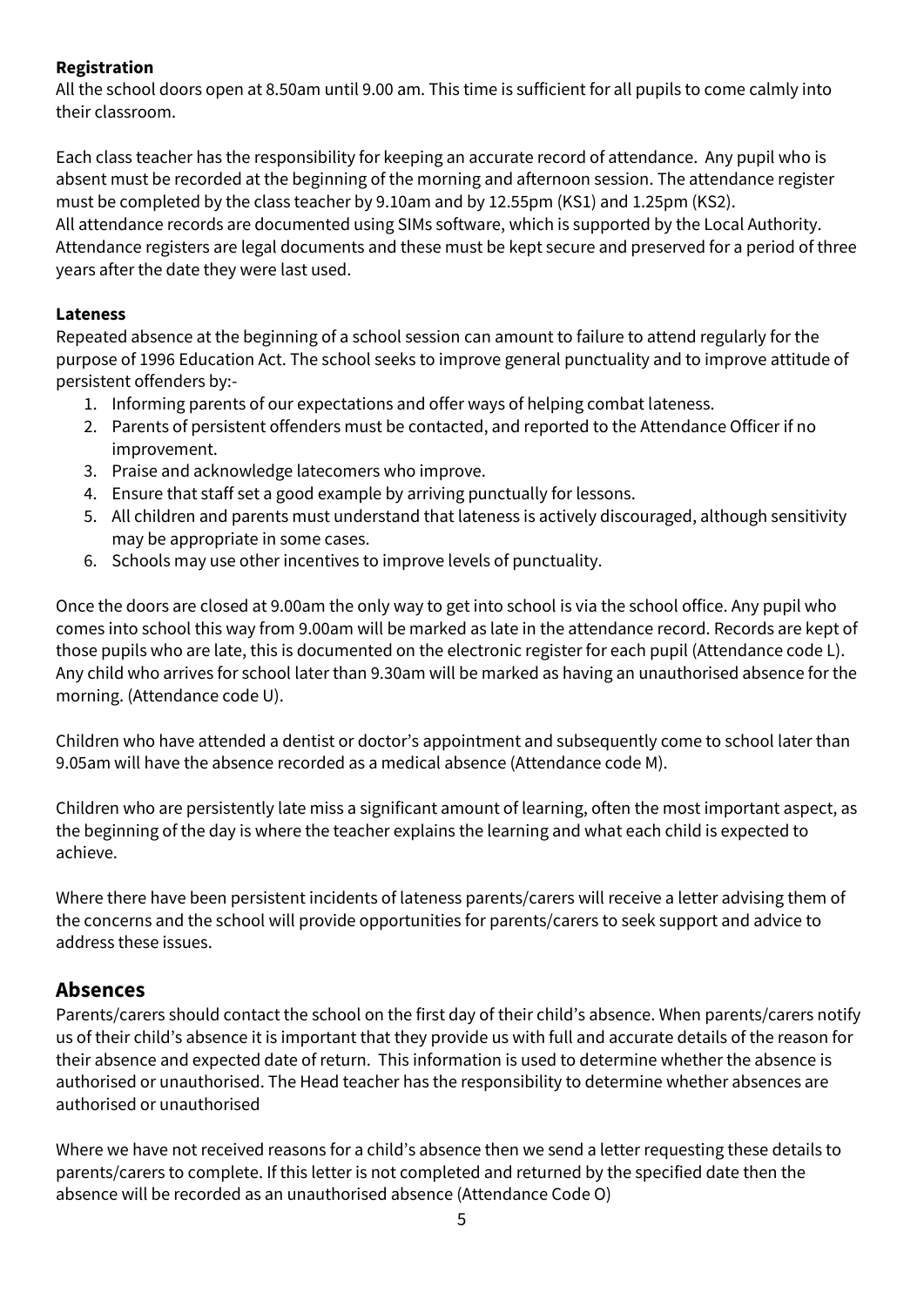# **First Day Response**

Where a child is absent from school and we have not received any verbal or written communication from the parent, then we initiate a first day contact process. Office staff check all of the registers from 9.10am to 9.30am on a daily basis, to identify those pupils who are absent. There are occasions when we are unaware why the child is absent and we will attempt to contact the parent to check the reasons for the child's absence. If not contact is made by day 2 of an absence, the school will make a home visit.

## **Illness**

When children have an illness that means they will be away from school long term, the school will do all it can to send material home, so that they can keep up with their school work.

Where over the course of an academic year, a child has repeated periods of illness, the school will write to parents to ask them to provide medical evidence for each future period of illness related absence. This evidence could be a Doctor's note, appointment card/letter or copy of a prescription. We may seek written permission from you for the school to make their own enquiries. Alternatively, we may make a referral to the School Health Advisor to offer support.

# **Parental Request for Absence from School for Holiday**

With effect from September 2013 the government abolished the right of Head teachers to authorise absence specifically for holidays of up to 10 days per year if special circumstances exist. Instead, Head teachers will only be allowed to grant leave of absence for any reason if they are satisfied exceptional circumstances exist. Parents are encouraged to keep open lines of communication with school over absence as persistent absence can be considered a safeguarding matter.

# **Addressing Attendance Concerns**

The school expects attendance of at least 97%.

It is important for children to establish good attendance habits early on in their primary school career. It is the responsibility of the Head teacher and the governors to support good attendance and to identify and address attendance concerns promptly. In our school parents are to ensure their child attends school regularly and punctually and therefore when become concerned about attendance we will inform parents/carers of our concerns. Initially concerns about attendance are raised with parents via letters which are sent home, parents may be offered a parent contract. A parent contract is an agreement / action plan which looks at ways to work together to improve attendance. (See Appendix A) There will be opportunities for the parent/carer to discuss reasons for absence and support to be given by the school with the aim to improve attendance. Where a child's attendance record does not improve over a period of time then the school has a responsibility to make a referral to the LA Attendance Officer.

The Attendance Service will look at each case and may issue fixed penalty notices to parents where there is poor attendance.

The LA Attendance Service working jointly with Legal Services may also consider:

- Applying for a parenting order
- Applying for an education supervision order
- School Attendance Order (If parent has not registered their child in a school)
- Community Order

The LA Attendance Officer can remotely check and monitor attendance levels. The LA Attendance Officer regularly carries out register checks to identify children with low attendance.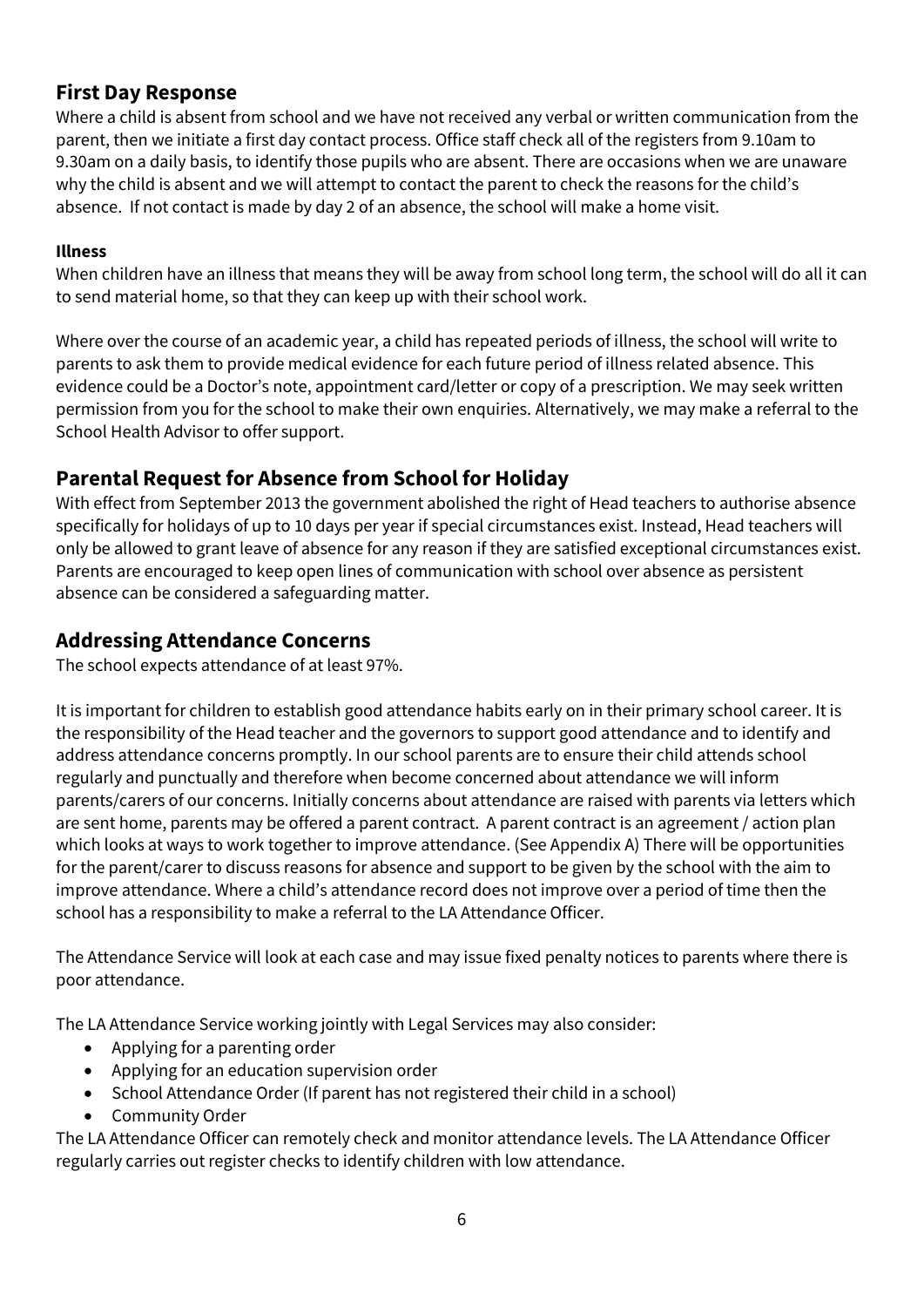# **Rewards & Recognition**

Although good attendance is an expectation the school seeks to improve whole school attendance by offering incentives, this may include:

- 100% Certificates
- Whole School Display
- 100% Attendance treat for individual children at the end of the year cinema visit or lunch at local restaurant
- School / Class Events rewards at the end of the school year for EYFS/KS1 and KS2 i.e. bowling, pool party, GPJ and pizza party
- "Class of the Week Awards" for EYFS, KS1 and KS2
- Updates in the newsletter